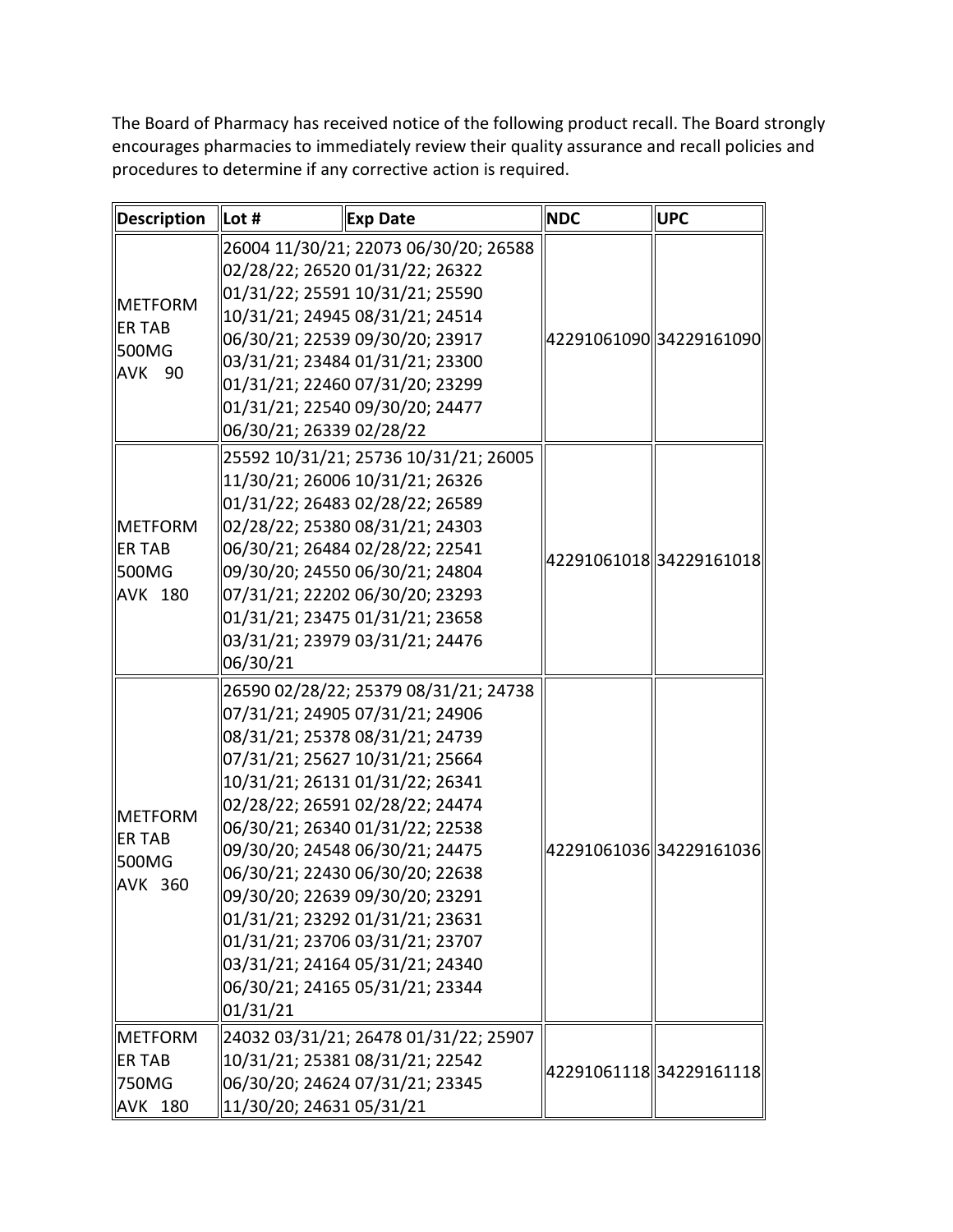| Description                                                                    | Lot #                    | <b>Exp Date</b>                                                                                                                                                                                                                                                                                                                                                                                                                                                                                                                                                                                                                                                                                                                                                                                                                                                                                                                                                                                               | <b>NDC</b> | <b>UPC</b>              |
|--------------------------------------------------------------------------------|--------------------------|---------------------------------------------------------------------------------------------------------------------------------------------------------------------------------------------------------------------------------------------------------------------------------------------------------------------------------------------------------------------------------------------------------------------------------------------------------------------------------------------------------------------------------------------------------------------------------------------------------------------------------------------------------------------------------------------------------------------------------------------------------------------------------------------------------------------------------------------------------------------------------------------------------------------------------------------------------------------------------------------------------------|------------|-------------------------|
| <b>IMETFORM</b><br><b>ER TAB</b><br><b>750MG</b><br><b>AVK 500</b><br>∥METFORM | 03/31/21                 | 24364 05/31/21; 25906 10/31/21; 25334<br>09/30/21; 22406 06/30/20; 25014<br>07/31/21; 26392 01/31/22; 22740<br>06/30/20; 22405 06/30/20; 22348<br>06/30/20; 23346 11/30/20; 23926                                                                                                                                                                                                                                                                                                                                                                                                                                                                                                                                                                                                                                                                                                                                                                                                                             |            | 42291061150 34229161150 |
| <b>ER TAB</b><br><b>750MG</b><br>AVK 90                                        | 05/31/21; 23069 11/30/20 | 25310 07/31/21; 26391 01/31/22; 24571                                                                                                                                                                                                                                                                                                                                                                                                                                                                                                                                                                                                                                                                                                                                                                                                                                                                                                                                                                         |            | 42291061190 34229161190 |
| <b>IMETFORM</b><br><b>ERTB</b><br><b>AVK</b><br><b>500MG</b><br>1000           |                          | HA00620A 01/31/22; HA01220A<br>01/31/22; HB05920A 02/28/22;<br>HB06120A 02/28/22; HB05820A<br>02/28/22; HB05720A 02/28/22;<br>HB06020A 02/28/22; HA01120A<br>01/31/22; HA01020A 01/31/22;<br>HA00920A 01/31/22; HA00720A<br>01/31/22; HA00520A 01/31/22;<br>HB06420A 02/28/22; HA00820A<br>01/31/22; HH04019A 08/31/21;<br>HH05718A 08/31/20; HH05618A<br>08/31/20; HH05518A 08/31/20;<br>HH05418A 08/31/20; HH05318A<br>08/31/20; HH05218A 08/31/20;<br>HH05118A 08/31/20; HH05018A<br>08/31/20; HH04319A 08/31/21;<br>HH01618A 07/31/20; HH04119A<br>08/31/21; HH06018A 08/31/20;<br> HH03919A 08/31/21; HH03819A<br>08/31/21; HH03719A 08/31/21;<br>HH03619A 08/31/21; HH03519A<br>08/31/21; HH03419A 08/31/21;<br>HB06220A 02/28/22; HH01918A<br>07/31/20; HB06320A 02/28/22;<br>HH01718A 07/31/20; HH04219A<br>08/31/21; HH08819A 08/31/21;<br>HL01219A 11/30/21; HL01119B<br>11/30/21; HK13618A 11/30/20;<br>HK10218A 10/31/20; HK10118A<br>10/31/20; HK10018A 10/31/20;<br>HK09918A 10/31/20; HK09818A |            | 42291061010 34229161010 |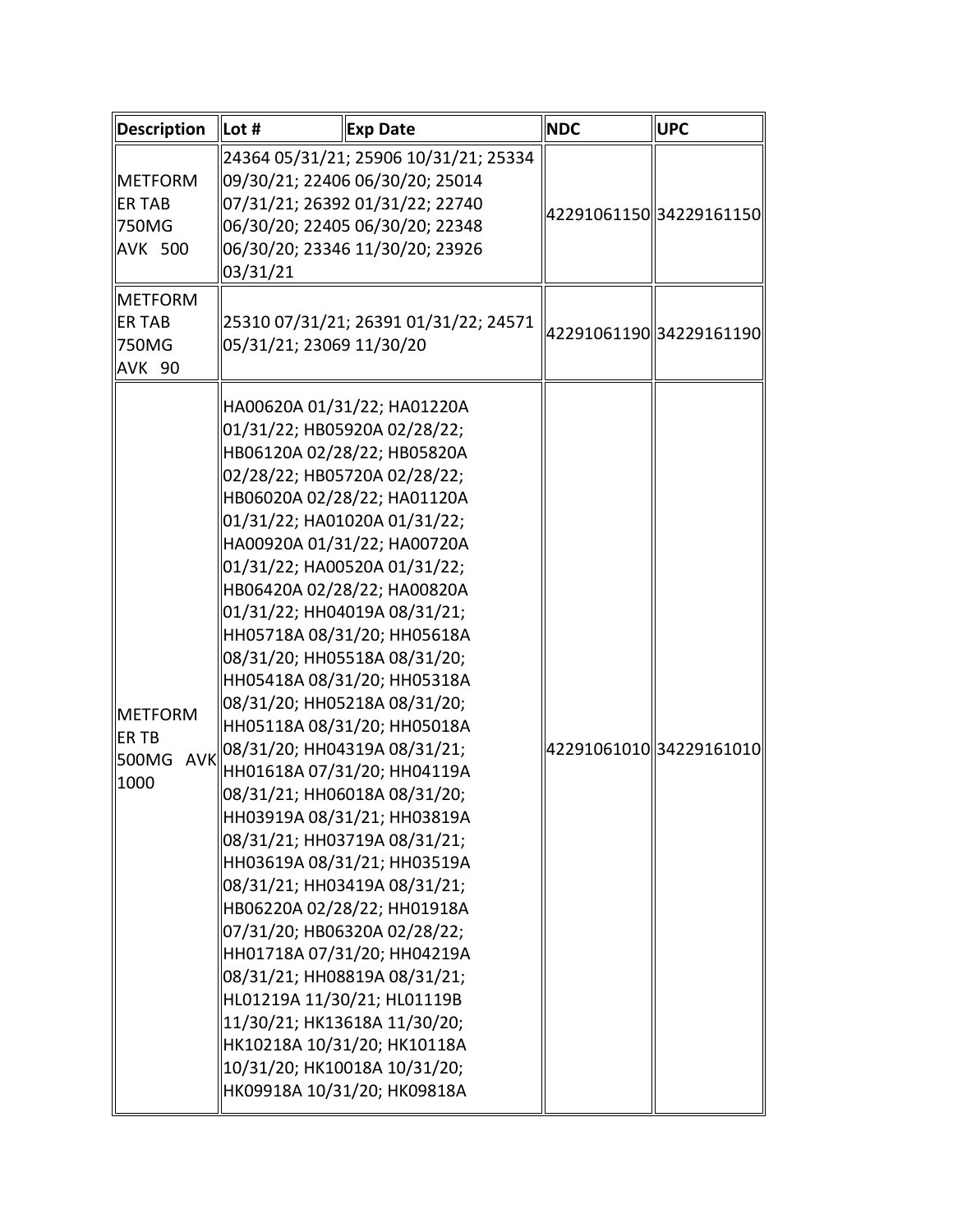| Description | Lot # | <b>Exp Date</b>              | <b>NDC</b> | <b>UPC</b> |
|-------------|-------|------------------------------|------------|------------|
|             |       | 10/31/20; HH09219A 08/31/21; |            |            |
|             |       | HH09119A 08/31/21; HH05818A  |            |            |
|             |       | 08/31/20; HH08919A 08/31/21; |            |            |
|             |       | HH05918A 08/31/20; HH08719A  |            |            |
|             |       | 08/31/21; HH08619A 08/31/21; |            |            |
|             |       | HH08519A 08/31/21; HH08419A  |            |            |
|             |       | 08/31/21; HH08319A 08/31/21; |            |            |
|             |       | HH06418A 08/31/20; HH06318A  |            |            |
|             |       | 08/31/20; HH06218A 08/31/20; |            |            |
|             |       | HH06118A 08/31/20; HH01818A  |            |            |
|             |       | 07/31/20; HH09019A 08/31/21; |            |            |
|             |       | HD01919A 04/30/21; HE01119A  |            |            |
|             |       | 04/30/21; HG06919A 07/31/21; |            |            |
|             |       | HE00919A 04/30/21; HH02018A  |            |            |
|             |       | 08/31/20; HD09819A 04/30/21; |            |            |
|             |       | HD09719A 04/30/21; HD09619A  |            |            |
|             |       | 04/30/21; HD09519A 04/30/21; |            |            |
|             |       | HD09419A 04/30/21; HE09419A  |            |            |
|             |       | 05/31/21; HD02019A 04/30/21; |            |            |
|             |       | HE01019A 04/30/21; HD01819A  |            |            |
|             |       | 04/30/21; HD01719A 04/30/21; |            |            |
|             |       | HD01619A 04/30/21; HC00419A  |            |            |
|             |       | 03/31/21; HC00319A 03/31/21; |            |            |
|             |       | HC00219A 03/31/21; HC00119A  |            |            |
|             |       | 03/31/21; HB10419A 03/31/21; |            |            |
|             |       | HB06620A 02/28/22; HB06520A  |            |            |
|             |       | 02/28/22; HD09319B 04/30/21; |            |            |
|             |       | HG06019A 07/31/21; HG06819A  |            |            |
|             |       | 07/31/21; HG06719A 07/31/21; |            |            |
|             |       | HG06619A 07/31/21; HG06519A  |            |            |
|             |       | 07/31/21; HG06419A 07/31/21; |            |            |
|             |       | HG06319A 07/31/21; HD09919A  |            |            |
|             |       | 04/30/21; HG06119A 07/31/21; |            |            |
|             |       | HE09519A 05/31/21; HF02119A  |            |            |
|             |       | 05/31/21; HF02019A 05/31/21; |            |            |
|             |       | HE13319A 05/31/21; HG06219A  |            |            |
|             |       | 07/31/21; HE13219A 05/31/21; |            |            |
|             |       | HF01919A 05/31/21; HE13419A  |            |            |
|             |       | 05/31/21; HE13519A 05/31/21; |            |            |
|             |       | HE13619A 05/31/21; HE13719A  |            |            |
|             |       | 05/31/21; HE13819A 05/31/21; |            |            |